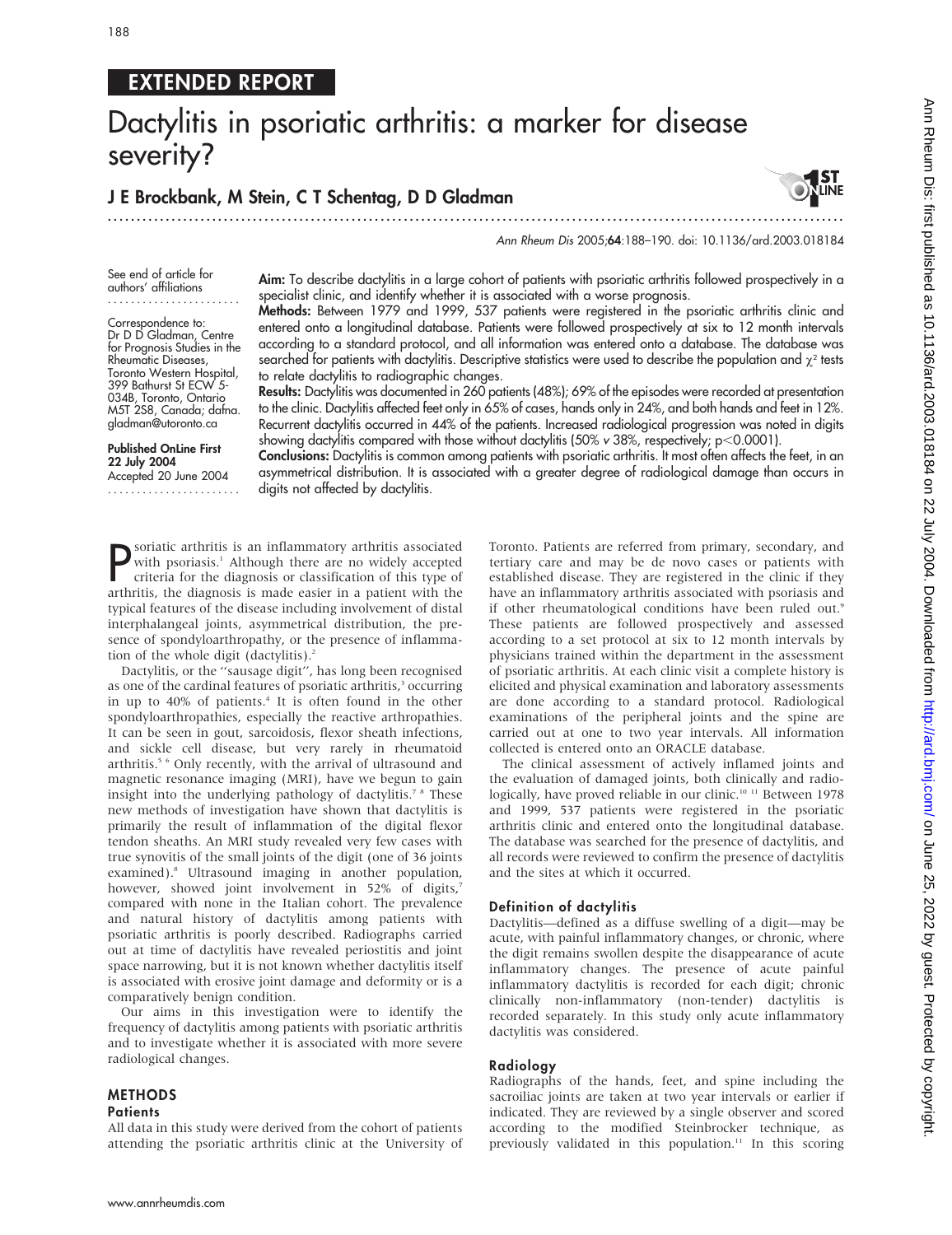| Variable                           | <b>Presentation</b> | First visit with<br>dactylitis |
|------------------------------------|---------------------|--------------------------------|
| Age at onset (years)               |                     |                                |
| Psoriasis                          | 28 (13.1)           |                                |
| Psoriatic arthritis                | 34 (11.6)           |                                |
| Disease duration (years)           |                     |                                |
| Psoriasis                          | 13(11.2)            | 14 (12.0)                      |
| Psoriatic arthritis                | 7(7.9)              | 8(8.6)                         |
| Age (years)                        | 41 (12.3)           | 42 (12.8)                      |
| Male sex                           | 57%                 |                                |
| Arthritis pattern                  |                     |                                |
| 1. Distal                          | 8%                  | 7%                             |
| 2. Oligoarthritis                  | 14%                 | 13%                            |
| 3. Polyarthritis                   | 44%                 | 43%                            |
| 4. Back only                       | 0.4%                | $-$                            |
| $5.$ Back+1                        | 4%                  | 4%                             |
| $6.$ Back+2                        | 6%                  | 5%                             |
| $7.$ Back+3                        | 23%                 | 28%                            |
| Number of active joints            | 11(9.1)             | 11(9.2)                        |
| Number of clinically deformed      |                     |                                |
| joints                             | 2(5.3)              | 3(6.1)                         |
| Dactylitis (% present)             | 33.5%               |                                |
| Psoriasis (% present)              | 95%                 | 97%                            |
| Nail lesions (% present)           | 84%                 | 85%                            |
| Drug treatment                     |                     |                                |
| None                               | 14%                 | 11%                            |
| <b>NSAID</b>                       | 47%                 | 42%                            |
| Gold, chloroquine, sulfasalzine 5% |                     | 6%                             |
| Imuran, methotrexate               | 13%                 | 15%                            |
| PUVA, retinoid                     | 6%                  | 9%                             |
| Corticosteroid                     | 15%                 | 18%                            |

system each joint is rated as follows: 0, normal; 1, soft tissue swelling or juxta-articular osteopenia; 2, erosions present; 3, erosions and loss of joint space; 4, complete destruction. All information is entered into an electronic database for analysis. Radiographic progression of disease was determined by comparing pre- and post-dactylitis radiographs. The predactylitis radiograph was the one taken closest to the onset of dactylitis or, where that was not available (such as at the first visit), the one taken at the time of clinical presentation. The post-dactylitis radiograph was the most recent one taken. Progression of radiological damage was considered to have occurred if the score for any of the finger joints in a given digit (metacarpophalangeal, proximal interphalangeal, and distal interphalangeal joints for digits 2 to 5 in the hands, and metacarpophalangeal and interphalangeal joint of the thumbs) had increased between  $x$  rays to at least a score of 2. Owing to the difficulties in interpreting  $x$  rays of the small joints of the feet, only the metatarsophalangeal joints and first interphalangeal joint were scored.

#### Statistical analysis

Descriptive statistics were used to describe the patient population. The absence or presence of dactylitis in individual digits among the patients with dactylitis was related to the absence or presence of radiological progression for that digit;  $\chi^2$  tests were used to assess the association between dactylitis and radiological progression.

#### RESULTS

#### Prevalence

Of the 537 patients registered in the psoriatic arthritis clinic between 1979 and 1999, 260 (48%) had at least one episode of acute dactylitis. Only the first episode is considered in this report. One hundred and eighty patients (69%) had dactylitis at their first clinic visit. Thus the prevalence of dactylitis at

| <b>Digit</b>   | R hand            | L hand   | R foot    | L foot    |
|----------------|-------------------|----------|-----------|-----------|
|                | 12(4.6)           | 6(2.3)   | 39(15.1)  | 38 (14.7) |
| $\overline{2}$ | 30(11.6)          | 27(10.4) | 47 (18.2) | 38 (14.7) |
| 3              | 25(9.6)           | 15(5.8)  | 41 (15.8) | 29 (11.2) |
| $\overline{4}$ | 8(3.1)            | 11(4.2)  | 73 (28.2) | 58 (22.4) |
| 5              | 6(2.3)            | 7(2.7)   | 36 (13.9) | 29 (11.2) |
|                | Values are n (%). |          |           |           |

presentation to the clinic was 33.5%. One hundred and forty eight of the 260 patients with dactylitis (57%) were male and 43% were female (table 1). Their mean (SD) age was 42 (12.8) years, which was on average 8.0 (8.7) years after the onset of psoriatic arthritis.

### Natural history

One hundred and thirteen of the 260 patients with dactylitis (43%) had dactylitis in a single digit, and 147 (57%) had multiple digits affected. The maximum number of digits affected in a single patient at any one time was 10 (present in three patients (1%)). The mean number of digits affected per patient was 2. Recurrent or persistent dactylitis occurred in the same digit in 103 of 236 patients (44%) seen on more than one occasion.

#### **Distribution**

Information on the exact digit involved was available for 259 patients. Dactylitis was asymmetrical in 150 (58%) of the patients. The right side was affected more often than the left (33%  $v$  25%). Thirty one (12%) of the patients had dactylitis in both the hands and feet; 58 (22%) had it in the hands only; 170 (66%) had it only in the feet. Thus 201 (78%) of the patients had dactylitis in the feet, and 89 (34%) in the hands. The mean number of digits with dactylitis in the feet was 1.7 (range 0 to 10) and in the hands it was 0.6 (range 0 to 6). The most frequently affected digit in both hands was the second digit (the index finger). The third digit (middle finger) was the second most commonly involved. In the feet the fourth digit was the most often affected, again usually bilaterally (table 2).

#### Radiological damage

Pre- and post-dactylitis  $x$  rays to allow comparisons were available for 185 patients. The mean (SD) length of time between the occurrence of dactylitis and the pre-dactylitis

|                   | No of digits/joints damage | Radiological |
|-------------------|----------------------------|--------------|
| Hands             |                            |              |
| Acute dactylitis  | 104                        | 57 (55%)     |
| No dactylitis     | 1746                       | 577 (27%)*   |
| <b>MCP</b> joints | 104                        | 34 (33%)     |
| PIP joints        | 104                        | 32 (31%)     |
| DIP joints        | 88                         | 27 (31%)     |
| Feet              |                            |              |
| Acute dactylitis  | 321                        | 93 (29%)     |
| No dactylitis     | 1529                       | 306 (20%)*   |
| <b>MTP</b> joints | 321                        | 82 (26%)     |
| First IP joint    | 59                         | 13 (20%)     |
|                   |                            |              |